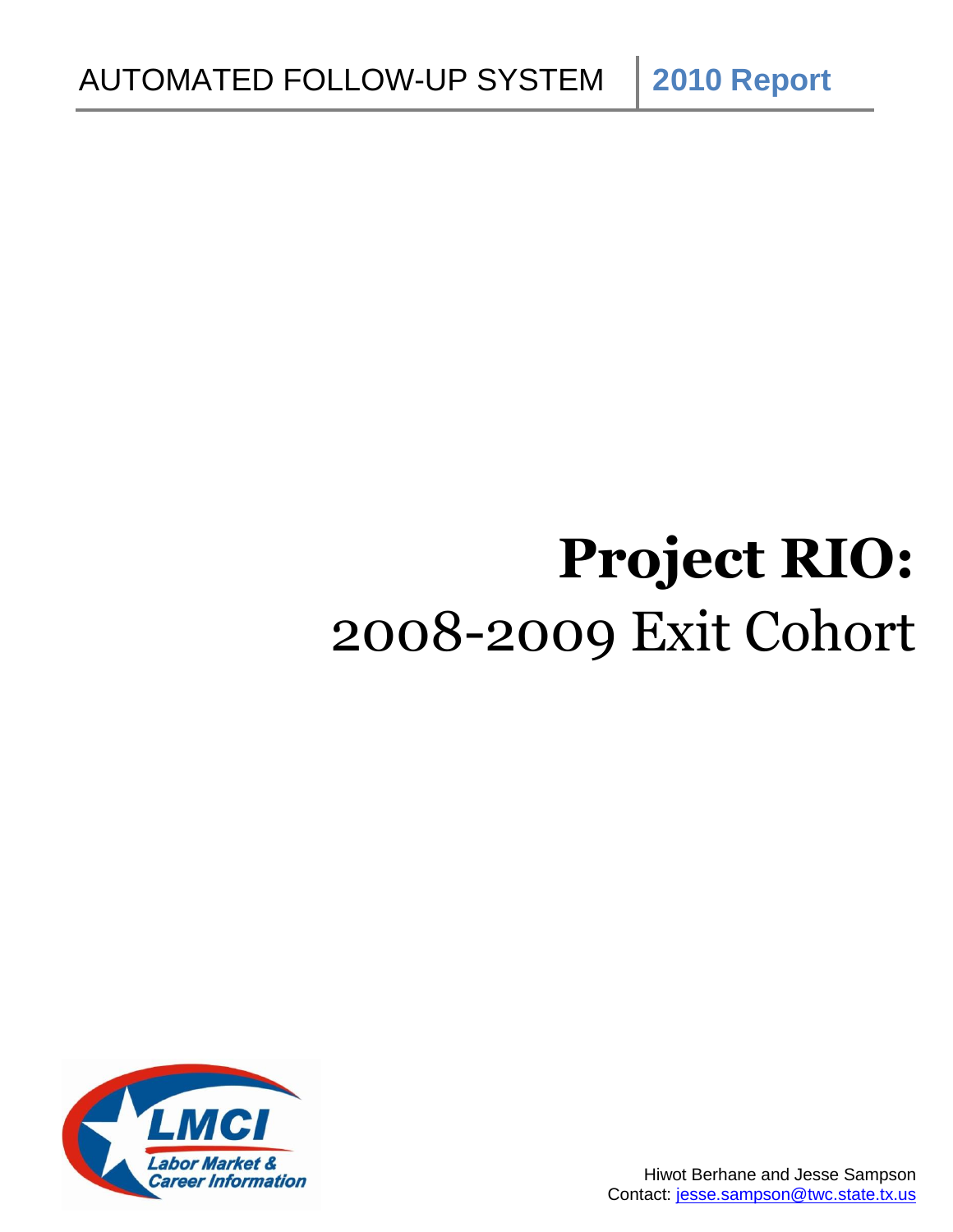## **R**e-**I**ntegration of **O**ffenders: Project RIO

Project RIO is a collaborative partnership between three state agencies, the Texas Department of Criminal Justice (TDCJ), the Texas Youth Commission (TYC), and the Texas Workforce Commission (TWC). It helps ex-offenders and adjudicated youth reenter the labor market by equipping them with the necessary skills, attitudes, and abilities, and guiding them toward postrelease job opportunities.

Pre-release Project RIO services are provided by TDCJ and TYC within their respective correctional facilities to prepare offenders and adjudicated youth for their eventual return to the labor market. Services for adult offenders are prioritized based upon projected release date. In TDCJ prisons, adult offenders are offered services 24 months prior to their projected release date, while at state jails offenders are offered services 18 months prior to projected release. Offenders assigned to substance abuse felony punishment facilities are eligible for Project RIO services six months prior to release. TYC adjudicated youth are generally offered services six months from projected release. In the correctional environment, Project RIO promotes vocational, academic, and life skills preparation to releasees, refers participants to relevant correctional unit work assignments, develops reentry plans, and assists participants with obtaining the documents necessary to secure and retain employment after release.

Post-release Project RIO services are provided through cooperative agreements between TWC and the 28 Local Workforce Development Boards (Boards) serving Texas employers and job seekers. These services build upon the services provided to TDCJ offenders and TYC adjudicated youth during incarceration. Post-release services are offered to adult ex-offenders for a period up to one year following the discharge of their sentence. TYC adjudicated youth ages 16 through 21 are also targeted for post-release Project RIO services. Criminal justice parole partners play a critical role in referring unemployed and underemployed ex-offenders and adjudicated youth to the Texas workforce system for services.

For the 2012-2013 biennium, Project RIO's appropriation was zero. LMCI will continue to evaluate the labor market outcomes of RIO cohorts still in the pipeline and follow these individuals longitudinally.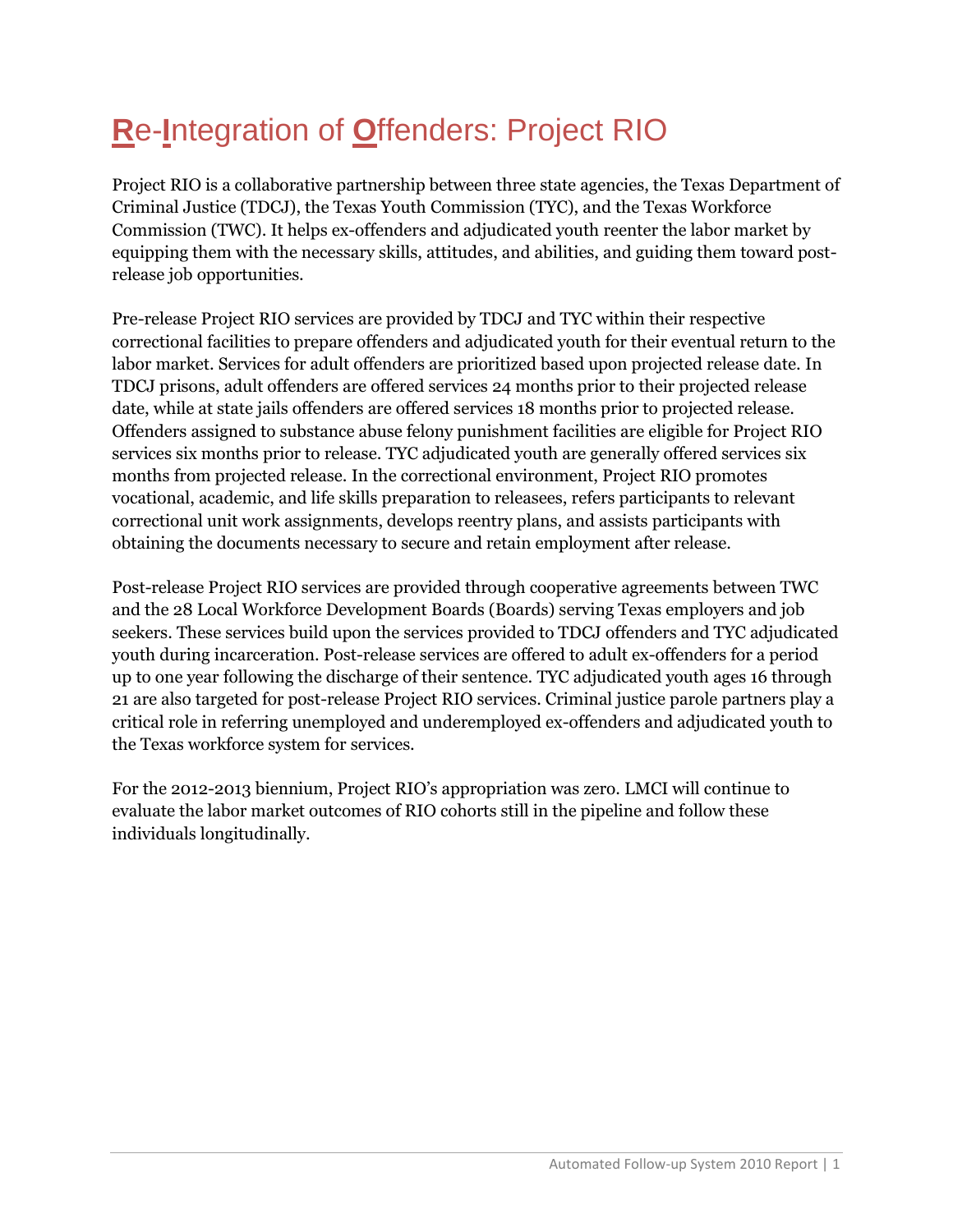#### **Methodology**

The Labor Market and Career Information (LMCI) division of TWC received the original program year 2009 (PY2009) file containing 92,239 seed records for Project RIO. Each seed record represents a unique program service event associated with a participant Social Security Number (SSN). Because many participants received more than one service, the input file included many duplicates of the same SSN. The records were grouped by SSN and service code in order to eliminate as much duplication as possible. This left 18,483 unique seed records for analysis. After performing linkages to the Texas Bureau of Vital Statistics' database to identify and exclude deceased participants, 18,393 records remained.

#### **Purpose of the Report**

Senate Bill 281 (2003) requires the Texas Workforce Commission (TWC) to, at least annually, issue an analysis of the job placement performance of each workforce development program by occupation and by training provider (possibly including other relevant data), for the previous one-year, three-year, and five-year periods. TWC's Labor Market and Career Information (LMCI) department fulfills this mandate. We provide these data in the spirit of continuous improvement and do not seek to single out or punish any program, provider or geography. LMCI's mission is to improve the way Texans make career and educational decisions by providing useful and reliable information about careers, educational training options and jobs. For more information, visit [www.lmci.state.tx.us.](http://www.lmci.state.tx.us/)

#### **Structure of the Report**

This report addresses the set of individuals (cohort) that exited Choices programs in 2007-2009. The report examines a snapshot of the cohort's outcomes, i.e. their employment and median earnings, in the fourth quarter of 2009 (Q42009). Three-year and five-year snapshots of this cohort's outcomes in Q42012 and Q42014 will be added to the report as the data become available. The report's body provides a high-level overview and analysis of the data. Detailed tables of all measures discussed can be found in appendix A. All data are from LMCI's follow-up analysis unless otherwise noted.

#### **Caveats About the Data and Analysis**

To our knowledge, there is no better source of data on labor market outcomes than UI wage records, but these data have some limitations. UI wage records do not cover individuals engaged in certain types of employment ranging from domestic workers to railroads. The collection of UI wage data involves editing to clean incoming data, but inaccurate records may remain in the system unless and until a claim for UI benefits is filed. SSNs are not validated against a national database: fraudulent SSNs may be present in the data as well as multiple individuals using one SSN (leading to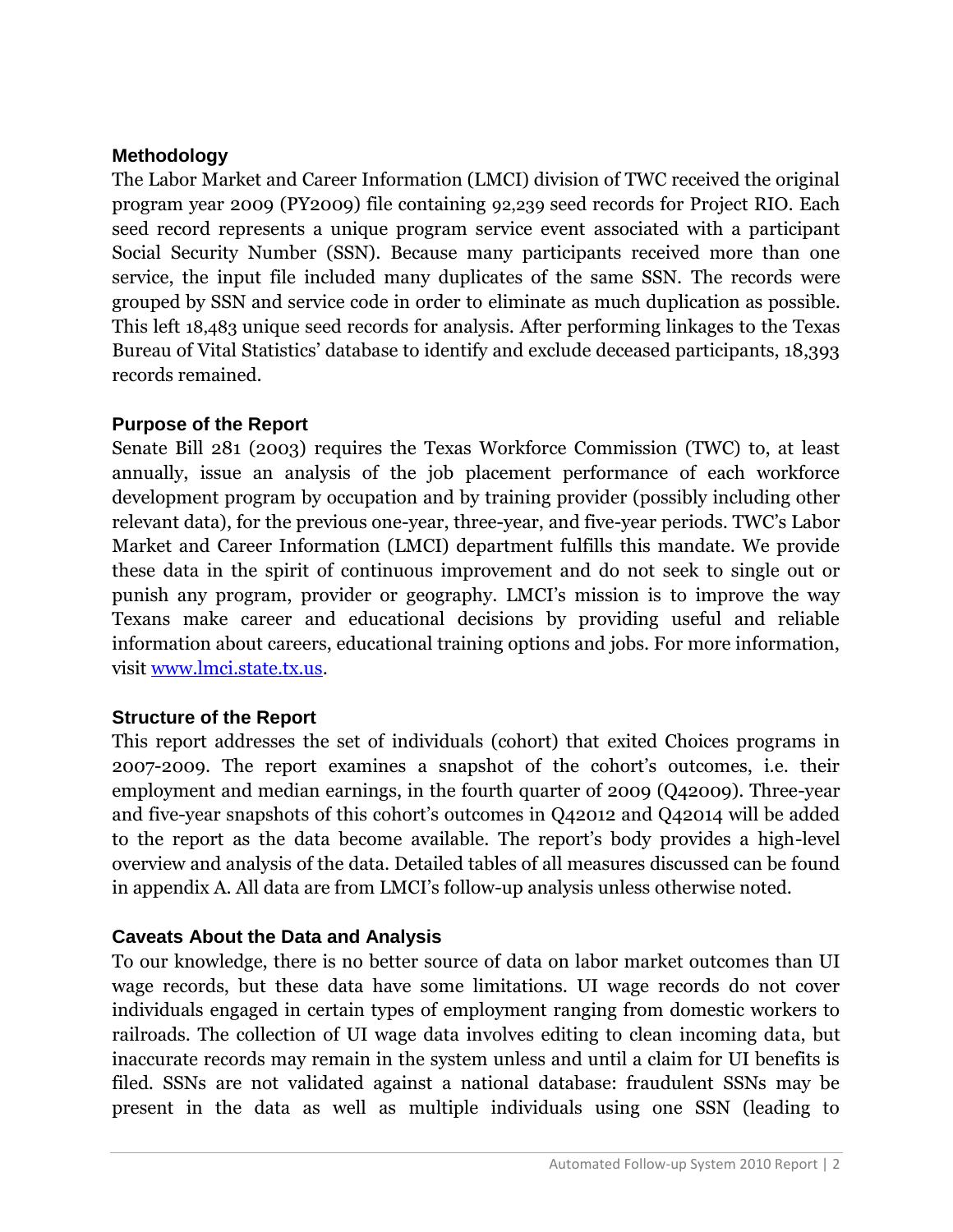outlandishly high earnings in some cases). Neither occupational title nor hours worked per quarter are reported, preventing us from calculating hourly wage and determining relatedness of training to employment or part-time/full-time status. This characteristic of the data sometimes leads to very low earnings in the case of individuals who worked for only part of a quarter we sampled. Despite these limitations, data from UI wage records provide an invaluable glimpse of post-exit achievements of workforce training participants.

In the fourth quarter of 2009 (Q42009), the period examined in this report, the Texas economy continued to fare better than that of most other states. According to the National Bureau of Economic Research, the U.S. economy peaked in December 2007 and entered the "Great Recession," which officially ended in July 2009 (although subsequent growth has been anemic, with the remaining effects of the Great Recession strongest in the labor market). The Texas economy proved robust during much of this period, continuing to grow through most of 2008 and maintaining an unemployment rate 1-2 percent lower than the national average. Employment peaked in October of 2008, after which Texas joined the nation in losing jobs. Texas unemployment in Q42009 was 8.1 percent, 2.4 percent higher than Q42008. At the same time, the U.S. national unemployment rate was 10.0 percent, rising 3.1 percent on the year.For purposes of this report, we frequently cite Q42009 median earnings for WIA participants. For reference, the Texas median worker's 2009 quarterly earnings were \$6,663.<sup>1</sup>

 $\overline{a}$ 

<sup>1</sup>Texas median quarterly worker earnings were derived by dividing estimates of annual median worker earnings from the US Census Bureau's American Community Survey (2009 one-year estimates) by four.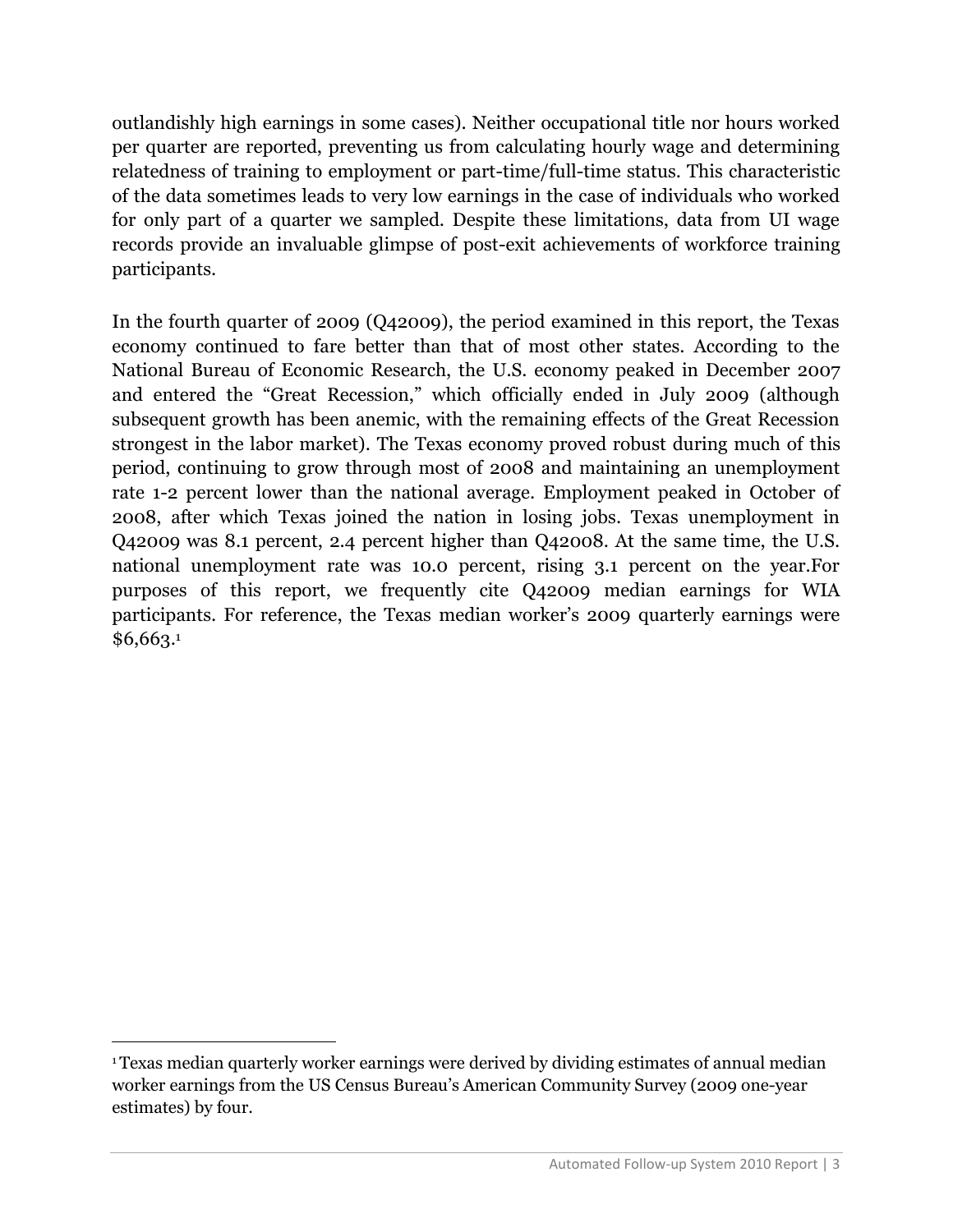#### **Results**

Female RIO participants had the highest employment percentage during the 4th quarter of 2009 with 38.4 percent employed (Figure 1). Excluding participants whose gender was not identified in the seed records, males had the highest median earnings in the 4<sup>th</sup> quarter of 2009 at \$3,403. Overall, the cohort had employment of 36.4 percent, with median earnings of \$3,193.

Participants whose ethnicity Figure 1: Employment by Selected Characteristics was identified as Hispanic or Latino had the highest employment percentage in 4Q2009 with 41.1 percent employed. Participants whose ethnicity was Other/Unknown had the highest median quarterly earnings during 4Q2009 with \$3,805.

Participants whose race was identified as Native Hawaiian and Other Pacific Islander had the highest employment percentage and median quarterly earnings during the study period with 42.1 percent employed and earnings of \$3,630. Participants whose race was dentified as Other/Unknown had the second largest employment percentage with 40.6 percent and the second-highest median earnings, \$3,545.

Most participants received services from the Core Work Search Activity group. That group had employment at 37.3 percent. Participants receiving Employment and





Training services had the highest employment at 40.0 percent, as well as the highest median earnings with \$4,291. Participants receiving the Core Work Search Activity service had median quarterly earnings of  $$3,171$  during the  $4<sup>th</sup>$  quarter of 2009.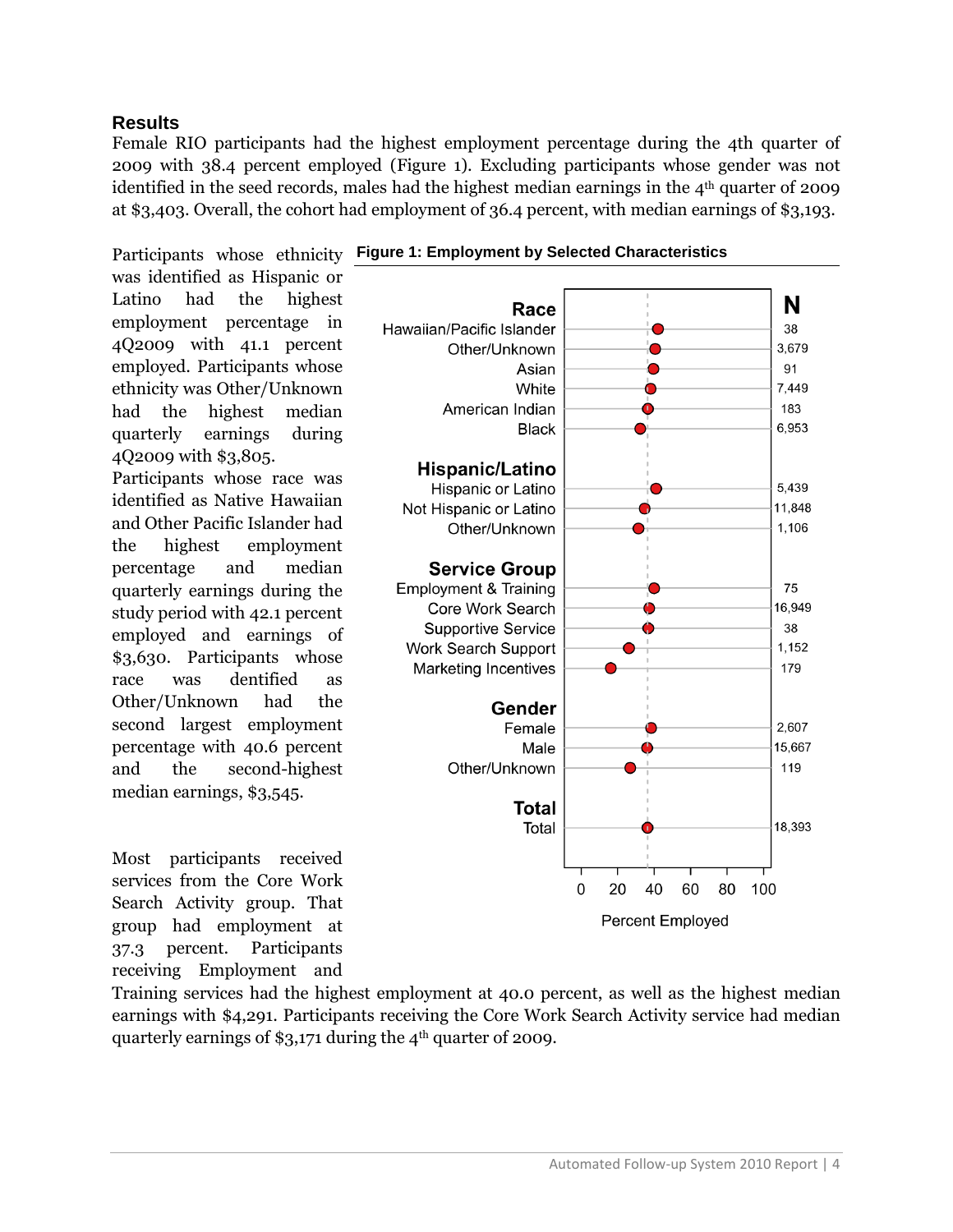Overall, the cohort's median quarterly earnings for Q42009 were \$3,193. The distribution of these earnings is below. Most participants had earnings below \$10,000, with only a few exceeding this amount. The high number of individuals with less than \$2,000 in quarterly earnings likely indicates a high-number of part-time employees.



**Figure 2: Distribution of Quarterly Earnings**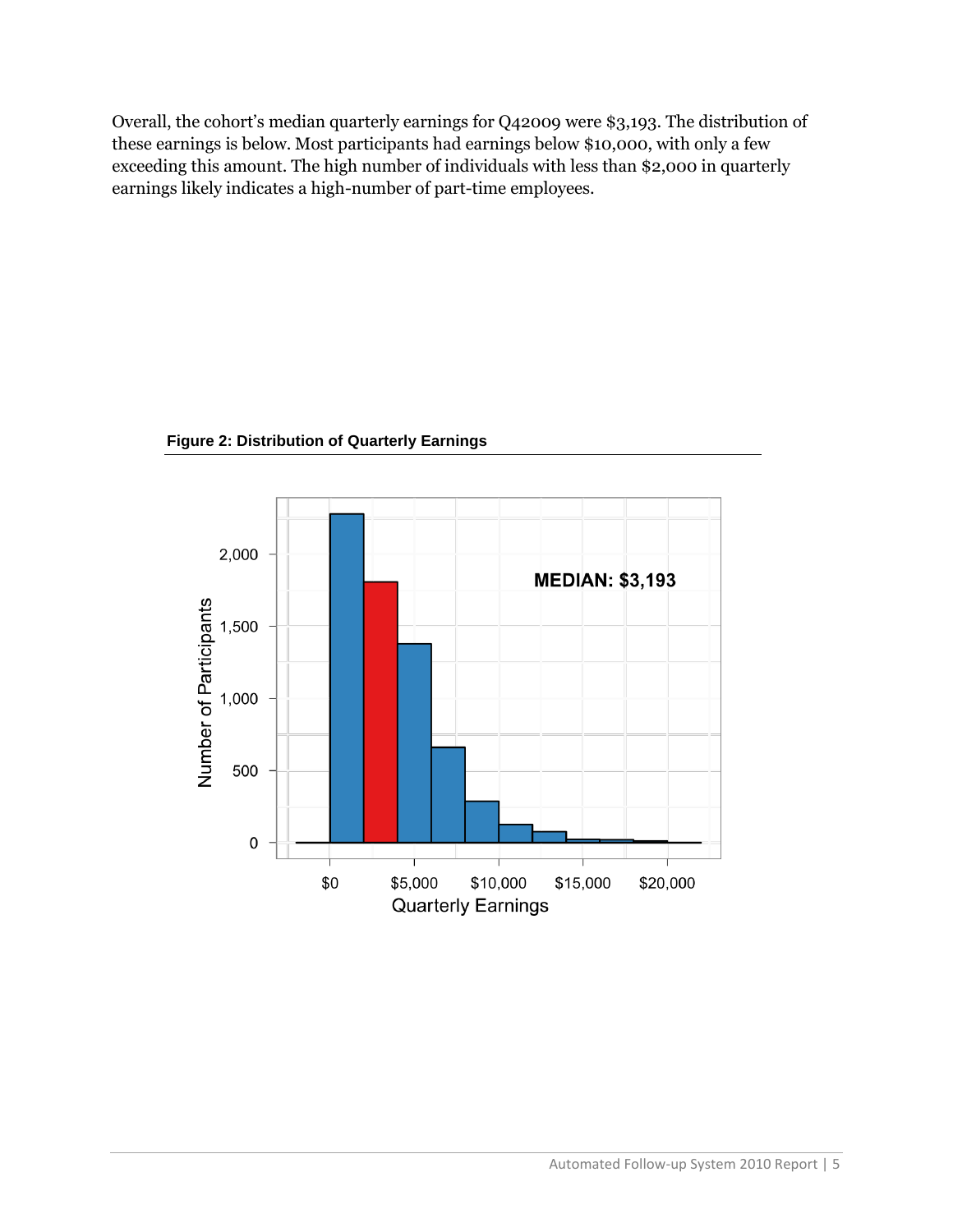Heart of Texas LWDA had the highest employment in the 4<sup>th</sup> quarter of 2009 with 68.0 percent of RIO exiters employed (Figure 3). South Plains LWDA had 47.0 percent of their exiters employed. Gulf Coast LWDA, which had the largest number of RIO participants, had an employment rate of 30.7 percent. Participants from Heart of Texas LWDA had the highest median earnings with \$4,020 followed by Texoma LWDA with \$3,847. Gulf Coast LWDA had median quarterly earnings of \$3,390 during the study period.

#### **Figure 3: Labor Market Outcomes by LWDA**

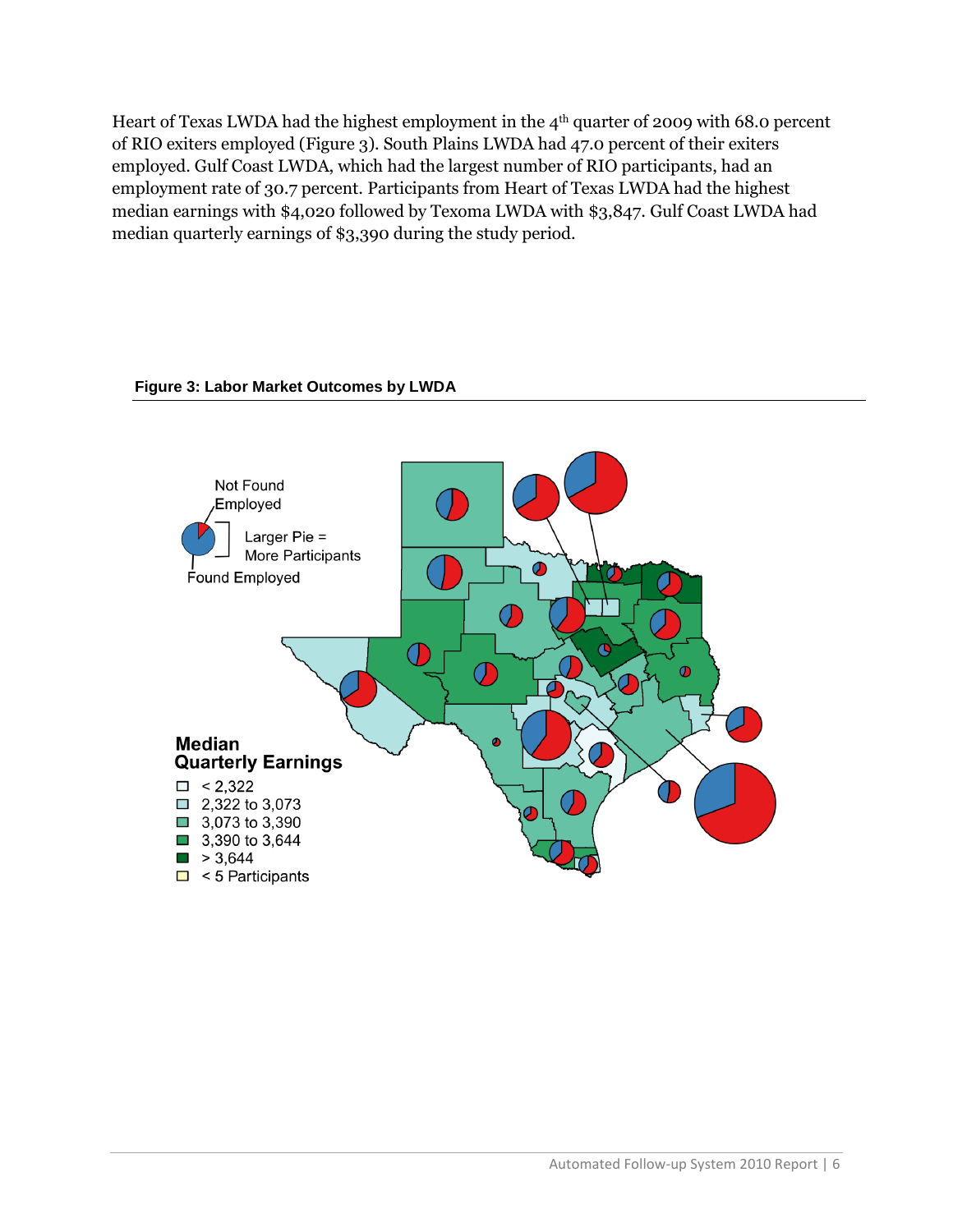We see in Table 1 that the most prominent industry of employment for RIO participants during the 4th quarter of 2009 was Employment Services. This industry typically includes temporary agencies and other "temp-to-hire" types of jobs. The Limited-Service Eating Places industry employed the next largest group of exiters, followed by Full-Service Restaurants. Program participants employed in the Support Activities for Mining industry had the highest median earnings at \$6,878 followed by Animal Slaughtering and Processing with median earnings of \$5,055.

| Table 1. Top 10 Industries of Employment by 4-Digit NAICS Code |           |                        |                   |  |  |  |  |  |  |
|----------------------------------------------------------------|-----------|------------------------|-------------------|--|--|--|--|--|--|
| <b>Industry of Employment</b>                                  | N Working | <b>Median earnings</b> | <b>NAICS Code</b> |  |  |  |  |  |  |
| <b>Employment Services</b>                                     | 1.191     | \$1,946                | 5613              |  |  |  |  |  |  |
| <b>Limited-Service Eating Places</b>                           | 727       | \$2,231                | 7222              |  |  |  |  |  |  |
| <b>Full-Service Restaurants</b>                                | 537       | \$2,535                | 7221              |  |  |  |  |  |  |
| Animal Slaughtering and Processing                             | 237       | \$5,055                | 3116              |  |  |  |  |  |  |
| <b>Building Equipment Contractors</b>                          | 185       | \$5,041                | 2382              |  |  |  |  |  |  |
| Automotive Repair and Maintenance                              | 180       | \$3,065                | 8111              |  |  |  |  |  |  |
| Services to Buildings and Dwellings                            | 179       | \$2,204                | 5617              |  |  |  |  |  |  |
| Foundation, Structure, and Building Exterior Contractors       | 130       | \$3,583                | 2381              |  |  |  |  |  |  |
| <b>Business Support Services</b>                               | 121       | \$2,672                | 5614              |  |  |  |  |  |  |
| <b>Support Activities for Mining</b>                           | 117       | \$6,878                | 2131              |  |  |  |  |  |  |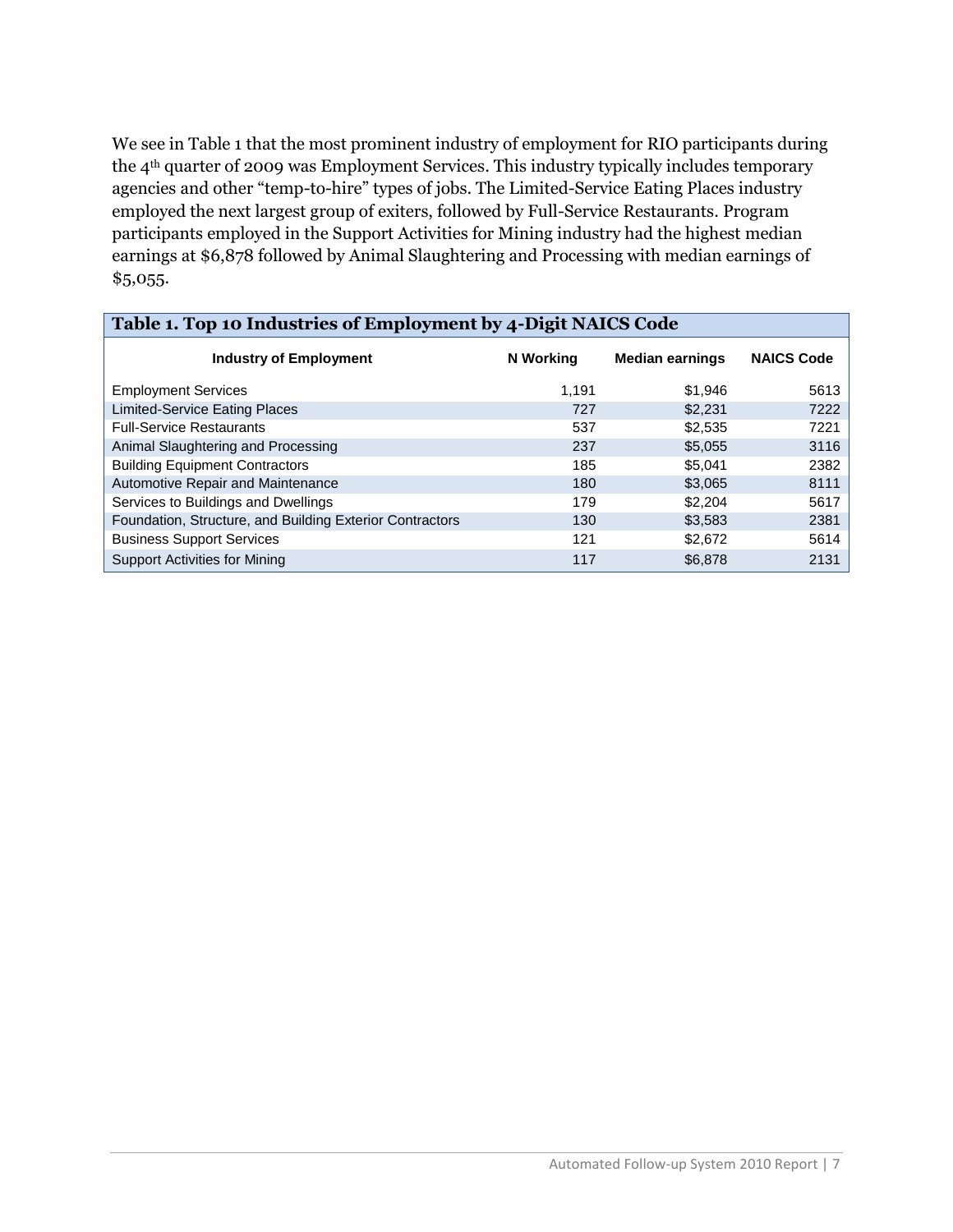#### **References**

Project RIO Program Information. <http://www.twc.state.tx.us/svcs/rio.html>

Project RIO Strategic Plan Fiscal Years 2008 and 2009. [http://www.twc.state.tx.us/svcs/rio\\_plan\\_08.pdf](http://www.twc.state.tx.us/svcs/rio_plan_08.pdf)

Texas Workforce Commission Annual Report 2009. <http://www.twc.state.tx.us/news/ar08.pdf>

TRACER. [http://www.tracer2.com](http://www.tracer2.com/)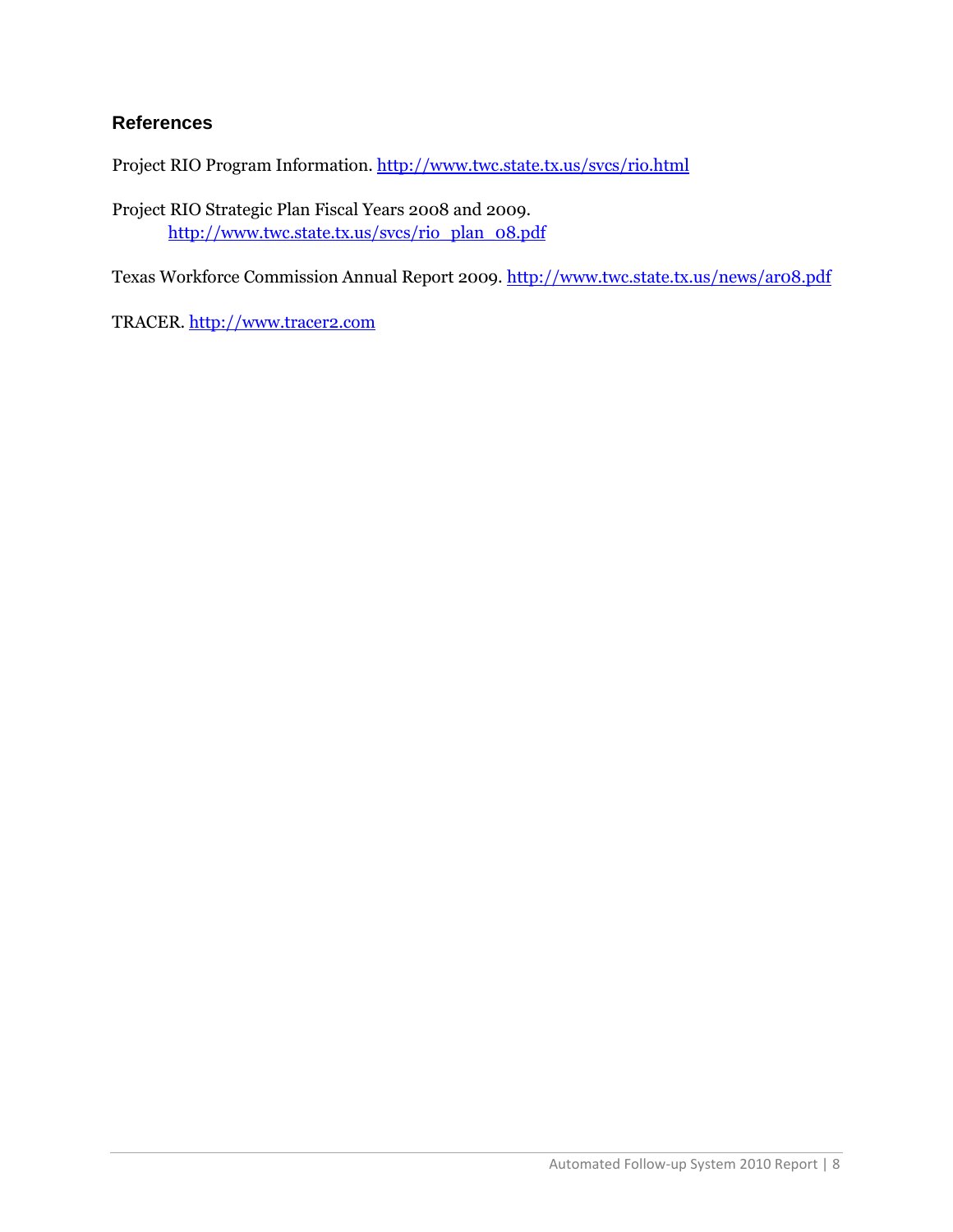#### **Appendix A: Detailed Data Tables**

*Note: Cells with values less than 5 are marked "n/a" to protect the privacy of cohort members.*

| <b>Table 2. Employment and Earnings by Service Received</b>                                    |        |                  |           |                           |  |  |  |  |
|------------------------------------------------------------------------------------------------|--------|------------------|-----------|---------------------------|--|--|--|--|
| <b>Service Received</b>                                                                        | N      | <b>N</b> Working | % Working | <b>Median</b><br>earnings |  |  |  |  |
| Job Search Assistance/Job Search                                                               | 12,144 | 4,419            | 36.4      | \$3,196                   |  |  |  |  |
| Resume/Application Interview Preparation                                                       | 1,812  | 826              | 45.6      | \$3,031                   |  |  |  |  |
| EDP/IEP/ISS Development                                                                        | 1,346  | 487              | 36.2      | \$3,293                   |  |  |  |  |
| Labor Market Information                                                                       | 1,242  | 436              | 35.1      | \$2,936                   |  |  |  |  |
| Outreach/Intake/Orientation                                                                    | 1,093  | 291              | 26.6      | \$3,830                   |  |  |  |  |
| Counseling                                                                                     | 313    | 125              | 39.9      | \$3,633                   |  |  |  |  |
| <b>WOTC Eligibility</b>                                                                        | 177    | 29               | 16.4      | \$3,230                   |  |  |  |  |
| Job Readiness/Pre-Employment Skills                                                            | 70     | 23               | 32.9      | \$3,379                   |  |  |  |  |
| Occupational/Vocational Training                                                               | 60     | 27               | 45.0      | \$4,405                   |  |  |  |  |
| <b>Initial Assessment</b>                                                                      | 44     | 8                | 18.2      | \$2,738                   |  |  |  |  |
| Transportation                                                                                 | 35     | 13               | 37.1      | \$2,396                   |  |  |  |  |
| Case Management                                                                                | 11     | n/a              | 18.2      | \$2,352                   |  |  |  |  |
| Job Search Basic                                                                               | 10     | 5                | 50.0      | \$5,230                   |  |  |  |  |
| Work Experience/Skills Training                                                                | 6      | n/a              | 16.7      | \$900                     |  |  |  |  |
| <b>Group Couneling</b>                                                                         | 5      | n/a              | n/a       | n/a                       |  |  |  |  |
| Training - Non-TWC                                                                             | 5      | n/a              | 20.0      | \$1,651                   |  |  |  |  |
| Other                                                                                          | n/a    | n/a              | 25.0      | \$968                     |  |  |  |  |
| <b>Basic Educational Skills/ABE</b>                                                            | n/a    | n/a              | n/a       | n/a                       |  |  |  |  |
| Seminars/Workshop                                                                              | n/a    | n/a              | 50.0      | \$2,980                   |  |  |  |  |
| Job Development                                                                                | n/a    | n/a              | 100.0     | \$993                     |  |  |  |  |
| <b>Short-term Prevocational Services</b>                                                       | n/a    | n/a              | 100.0     | \$2.179                   |  |  |  |  |
| <b>Bonding Assistant</b>                                                                       | n/a    | n/a              | n/a       | n/a                       |  |  |  |  |
| Work-related Incentives                                                                        | n/a    | n/a              | n/a       | n/a                       |  |  |  |  |
| On-the-Job Training                                                                            | n/a    | n/a              | 100.0     | \$10,738                  |  |  |  |  |
| Counseling                                                                                     | n/a    | n/a              | n/a       | n/a                       |  |  |  |  |
| <b>Work Related Expense</b>                                                                    | n/a    | n/a              | 100.0     | \$4,093                   |  |  |  |  |
| Total                                                                                          | 18,393 | 6,701            | 36.4      | \$3,193                   |  |  |  |  |
| Note: Cells with values less than 5 are marked "n/a" to protect the privacy of cohort members. |        |                  |           |                           |  |  |  |  |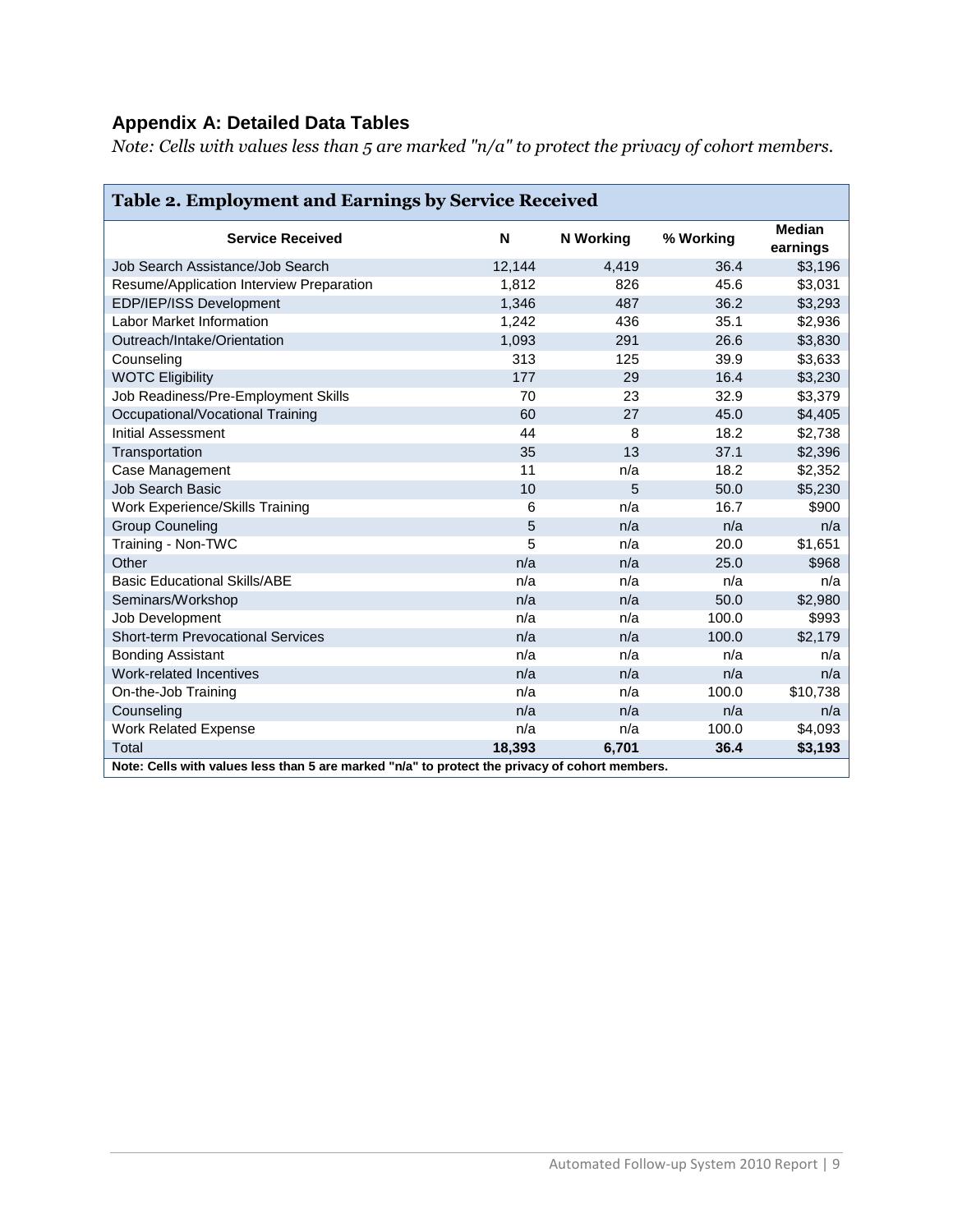| Table 3. Employment and Earnings by LWDA |        |                  |           |                           |  |  |  |  |
|------------------------------------------|--------|------------------|-----------|---------------------------|--|--|--|--|
| <b>LWDA</b>                              | N      | <b>N</b> Working | % Working | <b>Median</b><br>earnings |  |  |  |  |
| <b>Gulf Coast</b>                        | 4,161  | 1,276            | 30.7      | \$3,390                   |  |  |  |  |
| <b>Dallas</b>                            | 2,466  | 816              | 33.1      | \$2,851                   |  |  |  |  |
| <b>Alamo</b>                             | 1,594  | 637              | 40.0      | \$3,018                   |  |  |  |  |
| <b>Tarrant County</b>                    | 1,347  | 455              | 33.8      | \$2,976                   |  |  |  |  |
| <b>Upper Rio Grande</b>                  | 840    | 291              | 34.6      | \$2,986                   |  |  |  |  |
| <b>North Central</b>                     | 818    | 325              | 39.7      | \$3,520                   |  |  |  |  |
| <b>South East Texas</b>                  | 793    | 257              | 32.4      | \$3,073                   |  |  |  |  |
| <b>South Plains</b>                      | 761    | 358              | 47.0      | \$3,206                   |  |  |  |  |
| <b>Panhandle</b>                         | 637    | 283              | 44.4      | \$3,162                   |  |  |  |  |
| <b>East Texas</b>                        | 581    | 216              | 37.2      | \$3,499                   |  |  |  |  |
| <b>Coastal Bend</b>                      | 391    | 164              | 41.9      | \$3,180                   |  |  |  |  |
| <b>Golden Crescent</b>                   | 383    | 146              | 38.1      | \$2,322                   |  |  |  |  |
| <b>Lower Rio Grande Valley</b>           | 380    | 141              | 37.1      | \$3,644                   |  |  |  |  |
| <b>North East Texas</b>                  | 379    | 137              | 36.2      | \$3,738                   |  |  |  |  |
| <b>Concho Valley</b>                     | 343    | 142              | 41.4      | \$3,459                   |  |  |  |  |
| <b>Central Texas</b>                     | 328    | 143              | 43.6      | \$3,230                   |  |  |  |  |
| <b>West Central</b>                      | 327    | 139              | 42.5      | \$3,284                   |  |  |  |  |
| <b>Permian Basin</b>                     | 324    | 151              | 46.6      | \$3,544                   |  |  |  |  |
| <b>Capital Area</b>                      | 307    | 144              | 46.9      | \$3,361                   |  |  |  |  |
| <b>Brazos Valley</b>                     | 260    | 92               | 35.4      | \$3,350                   |  |  |  |  |
| <b>Cameron County</b>                    | 217    | 86               | 39.6      | \$2,999                   |  |  |  |  |
| <b>Rural Capital</b>                     | 177    | 55               | 31.1      | \$2,798                   |  |  |  |  |
| <b>Texoma</b>                            | 145    | 54               | 37.2      | \$3,847                   |  |  |  |  |
| <b>South Texas</b>                       | 118    | 41               | 34.8      | \$3,230                   |  |  |  |  |
| <b>North Texas</b>                       | 113    | 44               | 38.9      | \$2,806                   |  |  |  |  |
| <b>Heart of Texas</b>                    | 97     | 66               | 68.0      | \$4,020                   |  |  |  |  |
| <b>Deep East Texas</b>                   | 68     | 29               | 42.7      | \$3,586                   |  |  |  |  |
| <b>Middle Rio Grande</b>                 | 38     | 13               | 34.2      | \$3,385                   |  |  |  |  |
| <b>Total</b>                             | 18,393 | 6,701            | 36.4      | \$3,193                   |  |  |  |  |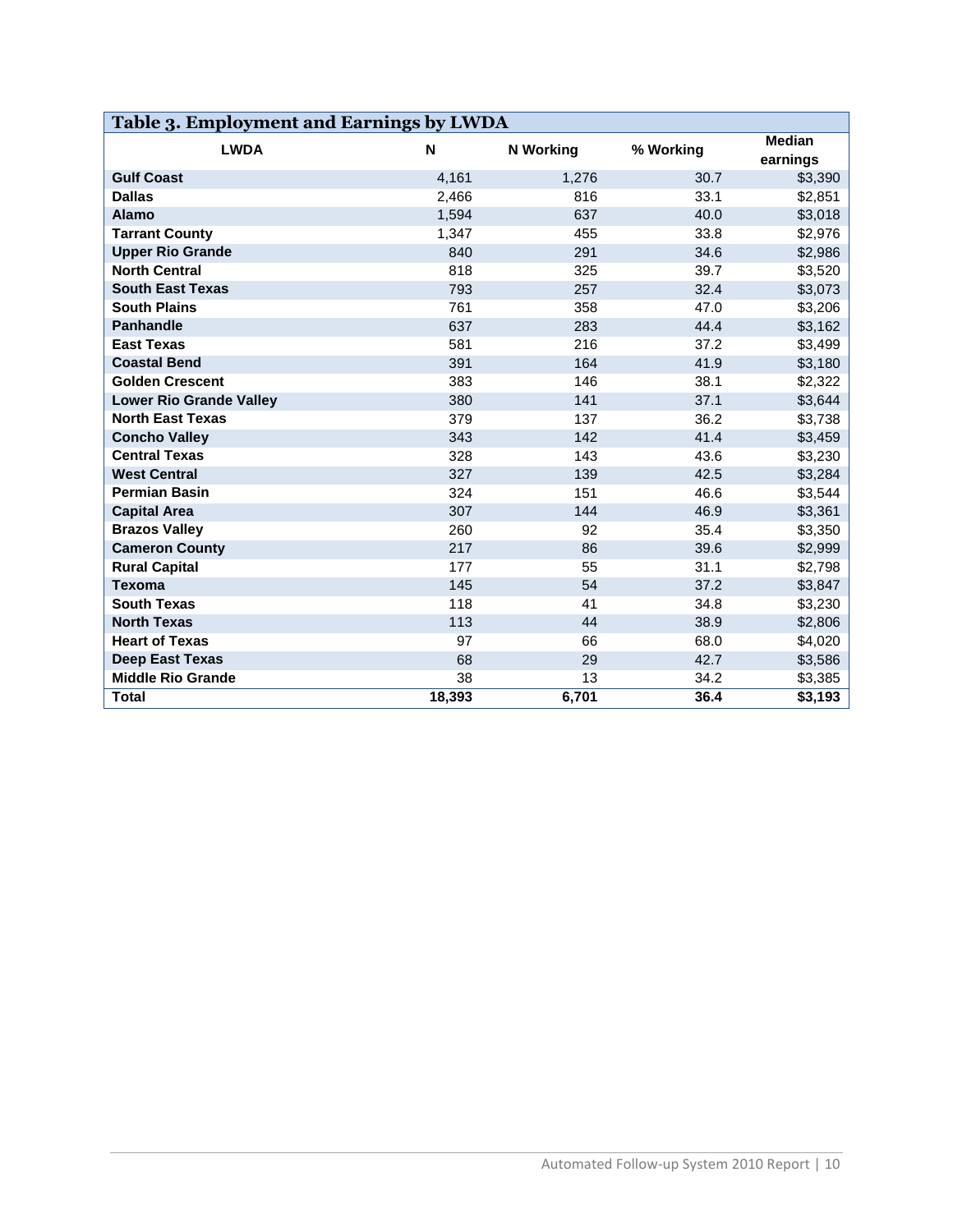| <b>Table 4. Employment and Earnings by Service Group</b> |        |           |           |                           |  |  |  |  |  |
|----------------------------------------------------------|--------|-----------|-----------|---------------------------|--|--|--|--|--|
| <b>Service Group</b>                                     | N      | N Working | % Working | <b>Median</b><br>earnings |  |  |  |  |  |
| <b>Core Work Search Activity</b>                         | 16.949 | 6,326     | 37.3      | \$3,171                   |  |  |  |  |  |
| <b>Support Activities to Work Search</b>                 | 1.152  | 302       | 26.2      | \$3,814                   |  |  |  |  |  |
| <b>Marketing Incentives</b>                              | 179    | 29        | 16.2      | \$3,230                   |  |  |  |  |  |
| <b>Employment &amp; Training</b>                         | 75     | 30        | 40.0      | \$4,291                   |  |  |  |  |  |
| <b>Supportive Service</b>                                | 38     | 14        | 36.8      | \$2,629                   |  |  |  |  |  |
| <b>Total</b>                                             | 18,393 | 6.701     | 36.4      | \$3,193                   |  |  |  |  |  |

| Table 5. Employment and Earnings by Gender |        |           |           |                        |  |  |  |  |  |
|--------------------------------------------|--------|-----------|-----------|------------------------|--|--|--|--|--|
| Gender                                     | N      | N Working | % Working | <b>Median earnings</b> |  |  |  |  |  |
| <b>Male</b>                                | 15,667 | 5,668     | 36.2      | \$3,403                |  |  |  |  |  |
| Female                                     | 2,607  | 1.001     | 38.4      | \$2,493                |  |  |  |  |  |
| <b>Other/Unknown</b>                       | 119    | 32        | 26.9      | \$3,064                |  |  |  |  |  |
| <b>Total</b>                               | 18,393 | 6,701     | 36.4      | \$3,193                |  |  |  |  |  |

| Table 6. Employment and Earnings by Ethnicity |        |           |                           |         |  |  |  |  |  |
|-----------------------------------------------|--------|-----------|---------------------------|---------|--|--|--|--|--|
| <b>Ethnicity</b>                              | N      | % Working | <b>Median</b><br>earnings |         |  |  |  |  |  |
| <b>Not Hispanic or Latino</b>                 | 11,848 | 4.121     | 34.8                      | \$3,075 |  |  |  |  |  |
| <b>Hispanic or Latino</b>                     | 5,439  | 2,233     | 41.1                      | \$3,357 |  |  |  |  |  |
| Other/Unknown                                 | 1.106  | 347       | 31.4                      | \$3,805 |  |  |  |  |  |
| <b>Total</b>                                  | 18,393 | 6,701     | 36.4                      | \$3,193 |  |  |  |  |  |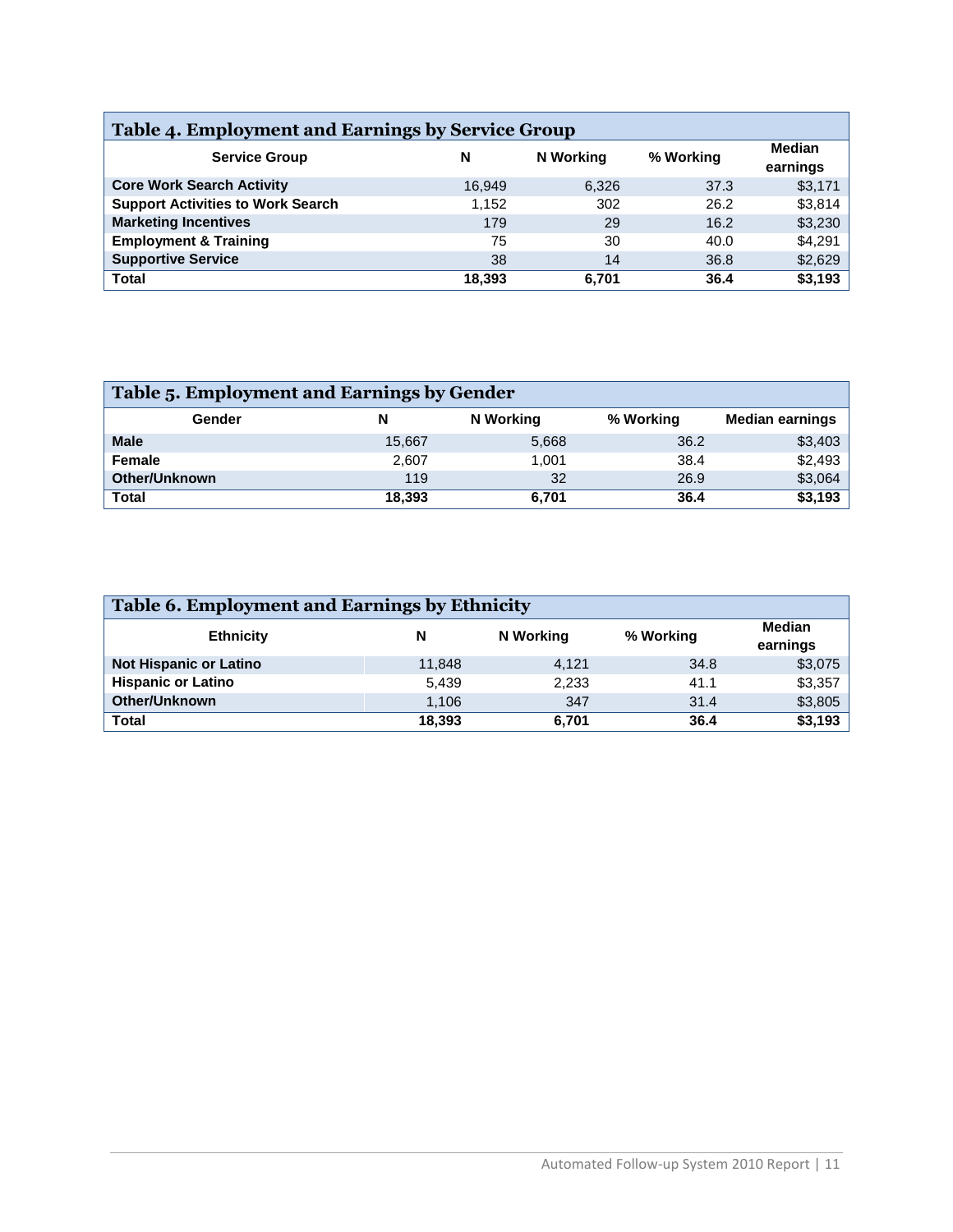| Table 7. Employment and Earnings by Race, Regardless of Ethnicity |        |           |           |                           |  |  |  |  |  |
|-------------------------------------------------------------------|--------|-----------|-----------|---------------------------|--|--|--|--|--|
| Race                                                              | N      | N Working | % Working | <b>Median</b><br>earnings |  |  |  |  |  |
| White                                                             | 7,449  | 2,839     | 38.1      | \$3,428                   |  |  |  |  |  |
| <b>Black</b>                                                      | 6.953  | 2.250     | 32.4      | \$2,799                   |  |  |  |  |  |
| <b>Other/Unknown</b>                                              | 3,679  | 1,493     | 40.6      | \$3,545                   |  |  |  |  |  |
| American Indian or Alaska Native                                  | 183    | 67        | 36.6      | \$2,651                   |  |  |  |  |  |
| Asian                                                             | 91     | 36        | 39.6      | \$3,000                   |  |  |  |  |  |
| Native Hawaiian and Other Pacific Islander                        | 38     | 16        | 42.1      | \$3,630                   |  |  |  |  |  |
| <b>Total</b>                                                      | 18,393 | 6,701     | 36.4      | \$3,193                   |  |  |  |  |  |

| <b>Table 8. Employment and Earnings by RIO Correctional Division</b> |        |           |           |                    |  |  |  |  |  |
|----------------------------------------------------------------------|--------|-----------|-----------|--------------------|--|--|--|--|--|
| <b>RIO Correctional Division</b>                                     | N      | N Working | % Working | Median<br>earnings |  |  |  |  |  |
| <b>Institutional Division</b>                                        | 16.080 | 5.849     | 36.4      | \$3,212            |  |  |  |  |  |
| <b>State Jail Division</b>                                           | 2.140  | 797       | 37.2      | \$3,108            |  |  |  |  |  |
| <b>TYC</b>                                                           | 118    | 31        | 26.3      | \$2,165            |  |  |  |  |  |
| <b>ESP</b>                                                           | 31     | 9         | 29.0      | \$3,534            |  |  |  |  |  |
| <b>Work Against Recidivism</b>                                       | 24     | 15        | 62.5      | \$3,614            |  |  |  |  |  |
| Total                                                                | 18,393 | 6,701     | 36.4      | \$3,193            |  |  |  |  |  |